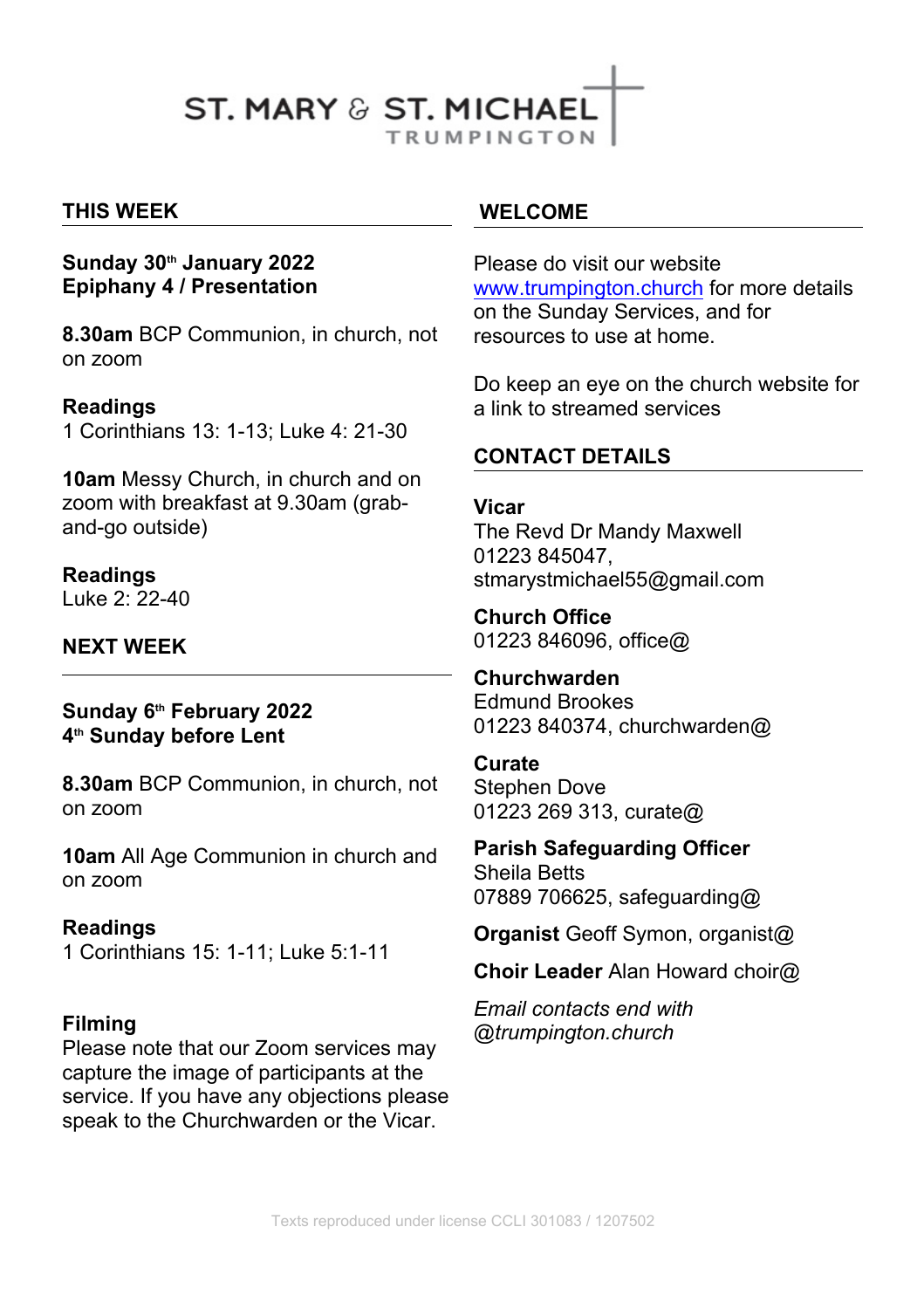# **Collect**

God of heaven,

you send the gospel to the ends of the earth

and your messengers to every nation: send your Holy Spirit to transform us by the good news of everlasting life in Jesus Christ our Lord.

# **Amen**

# **1 Corinthians 13:1-13**

13If I speak in the tongues of mortals and of angels, but do not have love, I am a noisy gong or a clanging cymbal. 2And if I have prophetic powers, and understand all mysteries and all knowledge, and if I have all faith, so as to remove mountains. but do not have love. I am nothing. <sup>3</sup>If I give away all my possessions, and if I hand over my body so that I may boast, but do not have love, I gain nothing.

4 Love is patient; love is kind; love is not envious or boastful or arrogant <sup>5</sup>or rude. It does not insist on its own way; it is not irritable or resentful; <sup>6</sup>it does not rejoice in rage. <sup>29</sup>Th wrongdoing, but rejoices in the truth. <sup>7</sup>It bears all things, believes all things, hopes all things, endures all things.

8 Love never ends. But as for prophecies, they will come to an end; as for tongues, they will cease; as for knowledge, it will come to an end.9For we know only in part, and we prophesy only in part; <sup>10</sup>but when the complete comes, the partial will come to an end. <sup>11</sup>When I was a child, I spoke like a child, I thought like a child, I reasoned like a child; when I became an adult, I put an end to childish ways. 12For now we see in a mirror, dimly, but then we will see face to face. Now I know only in part; then I will know fully, even as I have been fully known. <sup>13</sup>And now faith, hope, and love abide, these three; and the greatest of these is love

## **Luke 4:21-30**

If I was a severe famine over all the It town, and led him to the brow of the hill <sup>21</sup>Then he began to say to them. "Today this scripture has been fulfilled in your hearing." 22All spoke well of him and were amazed at the gracious words that came from his mouth. They said, "Is not this Joseph's son?" <sup>23</sup>He said to them, "Doubtless you will quote to me this proverb, 'Doctor, cure yourself!' And you will say, 'Do here also in your hometown the things that we have heard you did at Capernaum.'" 24And he said, "Truly I tell you, no prophet is accepted in the prophet's hometown. <sup>25</sup>But the truth is, there were many widows in Israel in the time of Elijah, when the heaven was shut up three years and six months, and there land: <sup>26</sup>yet Elijah was sent to none of them except to a widow at Zarephath in Sidon. <sup>27</sup>There were also many lepers in Israel in the time of the prophet Elisha, and none of them was cleansed except Naaman the Syrian." <sup>28</sup>When they heard this, all in the synagogue were filled with rage. <sup>29</sup>They got up, drove him out of the on which their town was built, so that they might hurl him off the cliff. <sup>30</sup>But he passed through the midst of them and went on his way.

# **PRAYERS**

This week, we pray:

Living Lord,

Grant to the weary a sense of your peace, Grant to the expectant the vision of hope fulfilled,

Grant to the faithful the assurance of a place in your Kingdom.

Bring us all to rejoice in the gift of your salvation,

now and for ever.

**Amen.**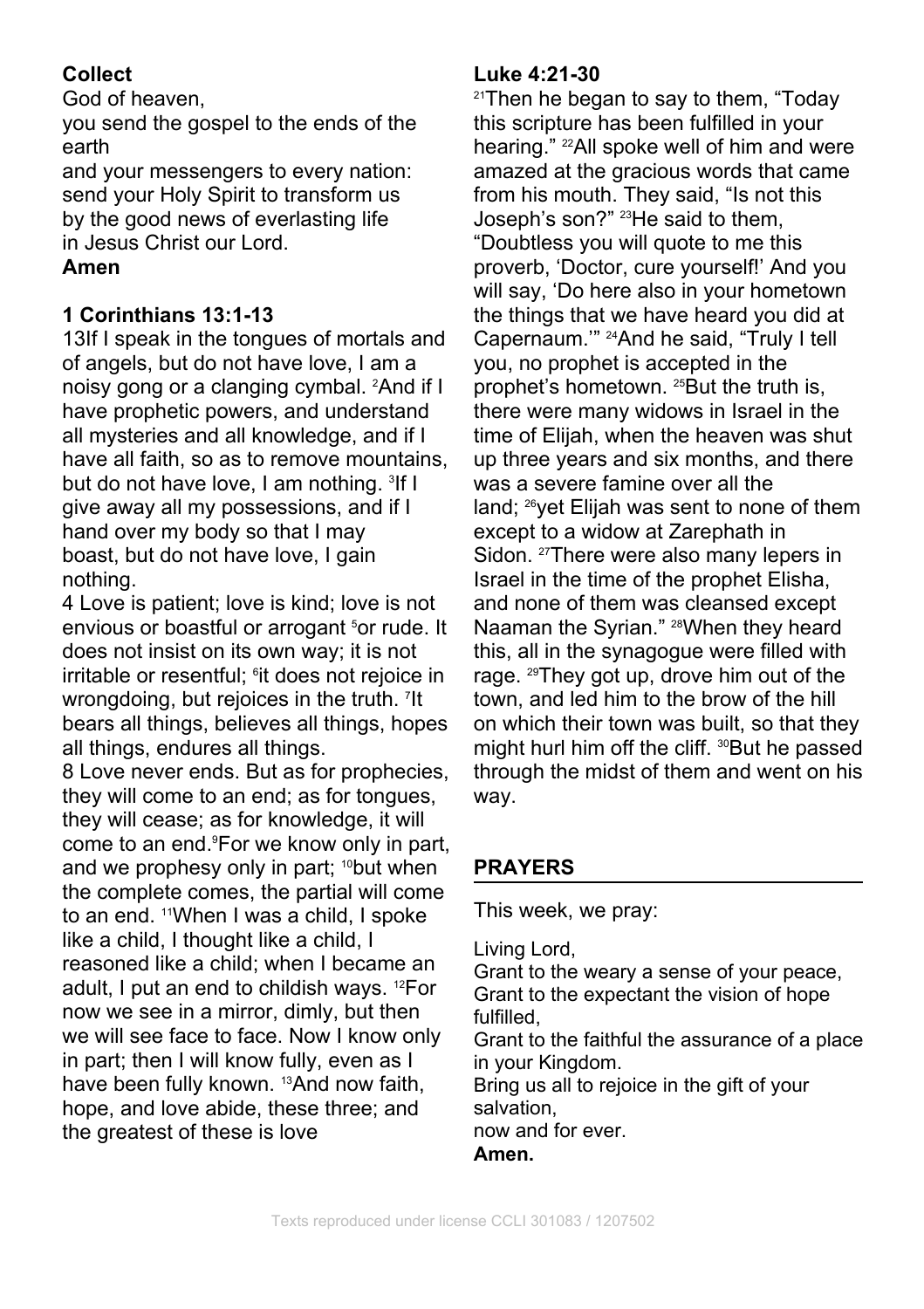Pray for all who work in our emergency services at this busy time; especially for those who work in hospitals and GP's surgeries.

Pray for the people we know who are housebound or suffering in body, mind or spirit.

Pray for Junior Church members

Pray for couples preparing to get married this year.

 (*Please send other prayer requests to the Vicar)*

## **CHURCH NEWS & NOTICES**

*(Please send any notices to the Church Office by 9am Tuesday)*

#### **Receiving Communion**

When receiving the sacrament, please follow a one-way circuit round the church, as directed by the Churchwarden, to maximise social distancing. Thank you!

#### **Monday and Wednesday Home Groups**

Meet at 1:30pm in the Bakehouse or 7.30pm online. We will be studying 'The Bible Course.' Find the daily Bible readings for this course on the church website. If you are interested in the zoom meeting and are not already signed up, please contact Mandy or Stephen. The next meetings will be Monday 7<sup>th</sup> and Wednesday 9<sup>th</sup> February.

#### **Donations**

Please note that we are not passing the collection plate during our services. However, you are most welcome to leave a donation towards the work of the church by using the plate on the warden's pew after the service or by using the Goodbox.

Thank you for your generosity.

## **Dates for your diary: Saturday 5th March**

We will be running another café at the Clay Farm Centre from 10am-12 noon. Bakes would be much appreciated! And any volunteers to help on the morning. Please speak to Mandy or Stephen if you are interested.

## **Cambridge Half Marathon, Sunday 6th March 2022**

We will be having a drinks station on Grantchester Road issuing sealed bottles of water. Relevant PPE will be provided by the organiser. If you wish to volunteer to give out drinks, please speak to, or email, Mandy or Stephen.

Please also note that there will be no 10am service on this day.

#### **Lent Lunches**

Throughout March we have the opportunity to rediscover Lent Lunches. Anybody interested in hosting a Lent Lunch, either at their home or in the Bakehouse, should contact Edmund. Once the dates and locations have been set, we will advertise them and welcome anyone who wishes to attend.

#### **Flowers in Church**

If you would like to sponsor some flowers to go into church to commemorate an anniversary, we warmly invite you to be in touch with Edmund, the Churchwarden/ Treasurer.

## **CCHP**

Go to **CCHP.org.uk** to sign up for hostel volunteering in the pop-up winter hostel on Chesterton Road. There are lots of volunteering opportunities to help with meals, cleaning or playing board games, etc.